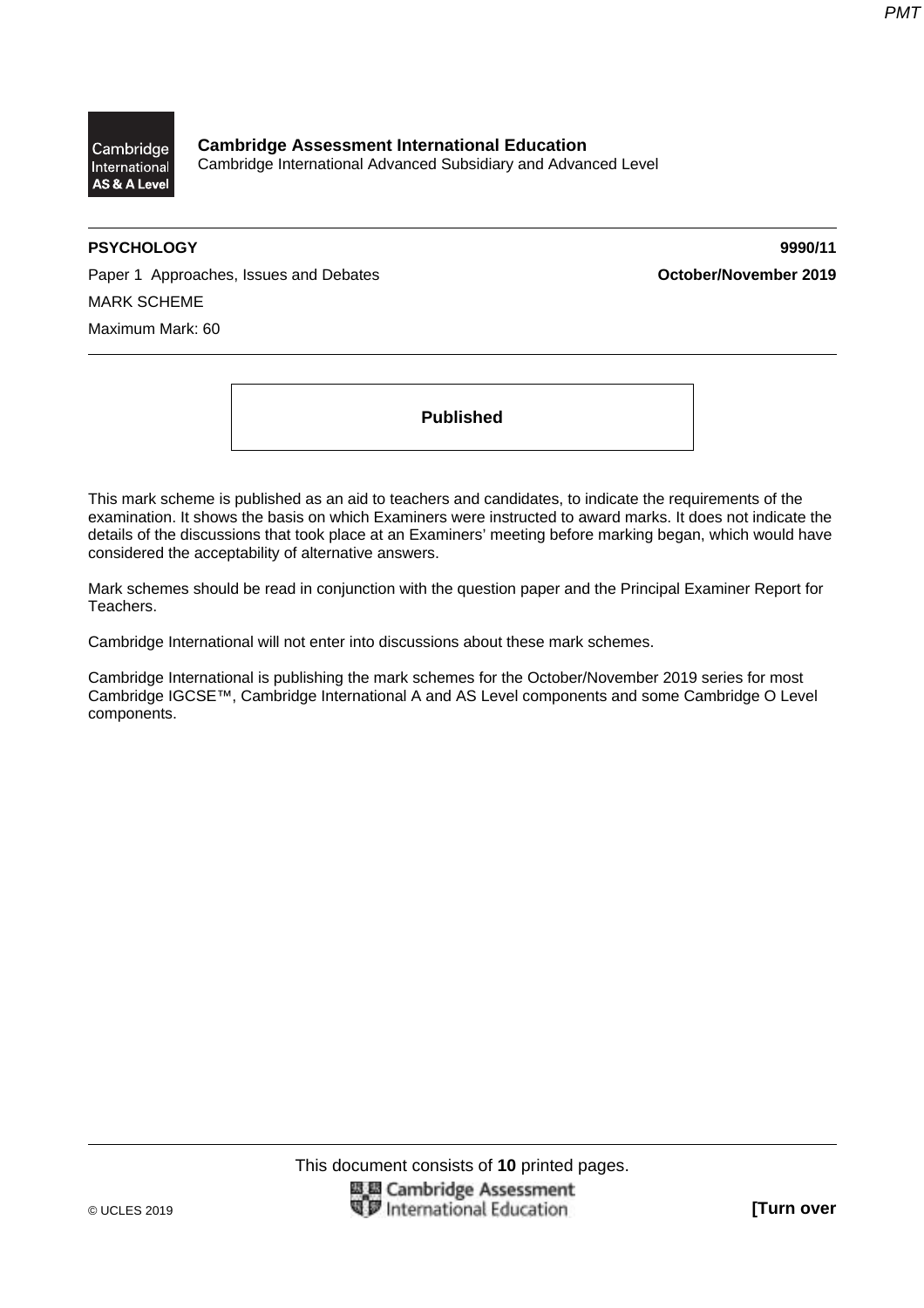*PMT*

# **Generic Marking Principles**

These general marking principles must be applied by all examiners when marking candidate answers. They should be applied alongside the specific content of the mark scheme or generic level descriptors for a question. Each question paper and mark scheme will also comply with these marking principles.

GENERIC MARKING PRINCIPLE 1:

Marks must be awarded in line with:

- the specific content of the mark scheme or the generic level descriptors for the question
- the specific skills defined in the mark scheme or in the generic level descriptors for the question
- the standard of response required by a candidate as exemplified by the standardisation scripts.

GENERIC MARKING PRINCIPLE 2:

Marks awarded are always **whole marks** (not half marks, or other fractions).

GENERIC MARKING PRINCIPLE 3:

Marks must be awarded **positively**:

- marks are awarded for correct/valid answers, as defined in the mark scheme. However, credit is given for valid answers which go beyond the scope of the syllabus and mark scheme, referring to your Team Leader as appropriate
- marks are awarded when candidates clearly demonstrate what they know and can do
- marks are not deducted for errors
- marks are not deducted for omissions
- answers should only be judged on the quality of spelling, punctuation and grammar when these features are specifically assessed by the question as indicated by the mark scheme. The meaning, however, should be unambiguous.

GENERIC MARKING PRINCIPLE 4:

Rules must be applied consistently e.g. in situations where candidates have not followed instructions or in the application of generic level descriptors.

GENERIC MARKING PRINCIPLE 5:

Marks should be awarded using the full range of marks defined in the mark scheme for the question (however; the use of the full mark range may be limited according to the quality of the candidate responses seen).

GENERIC MARKING PRINCIPLE 6:

Marks awarded are based solely on the requirements as defined in the mark scheme. Marks should not be awarded with grade thresholds or grade descriptors in mind.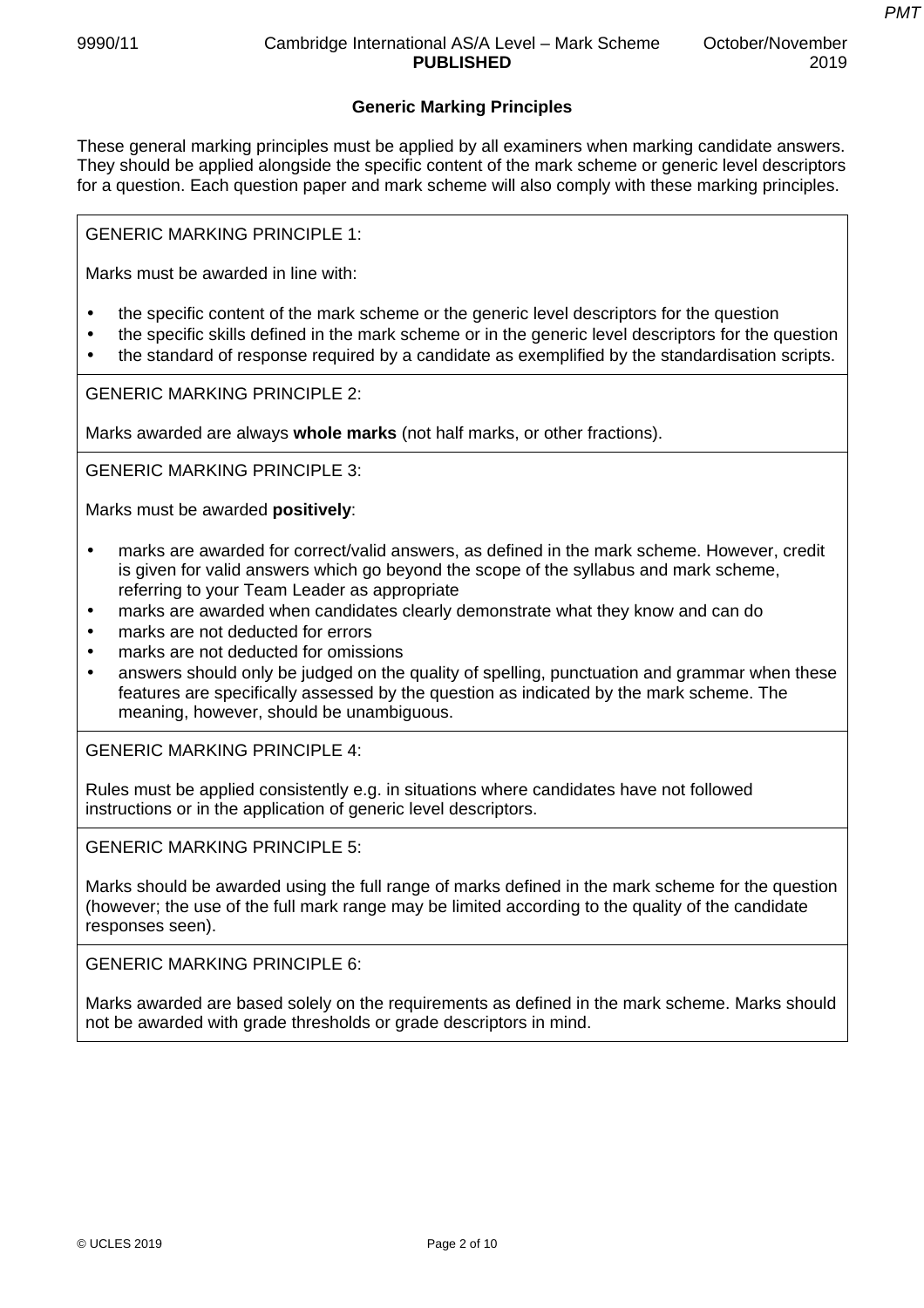| Question | <b>Answer</b>                                                                                                                                                                                                                                                                                                                                                                                                                                                | <b>Marks</b> |
|----------|--------------------------------------------------------------------------------------------------------------------------------------------------------------------------------------------------------------------------------------------------------------------------------------------------------------------------------------------------------------------------------------------------------------------------------------------------------------|--------------|
| 1(a)     | From the study by Andrade (doodling):                                                                                                                                                                                                                                                                                                                                                                                                                        | 3            |
|          | Outline the instructions that were given only to the 'doodling' group. These<br>were given before they listened to the telephone message.                                                                                                                                                                                                                                                                                                                    |              |
|          | 1 mark per correct statement                                                                                                                                                                                                                                                                                                                                                                                                                                 |              |
|          | They were asked to shade in the squares and circles;<br>They were told it does not matter how neatly they do it;<br>They were told it does not matter how quickly they do it;<br>They were told it was to relieve any boredom;                                                                                                                                                                                                                               |              |
| 1(b)     | Outline one result from this study.                                                                                                                                                                                                                                                                                                                                                                                                                          | $\mathbf{2}$ |
|          | 1 mark – brief result (no comparison)<br>2 marks - full result (comparison)                                                                                                                                                                                                                                                                                                                                                                                  |              |
|          | e.g.<br>Participants in the doodling group recalled more (1 mark);<br>Participants in the doodling group had a better memory score than the control<br>(1 mark);<br>The doodling condition recalled a mean of 7.8 names compared to 7.1 of the<br>non-doodling group;<br>Participants in the doodling groups recalled more names/places compared to the<br>control group (2 marks);<br>The doodlers (mainly) doodled and the non-doodlers did not (2 marks); |              |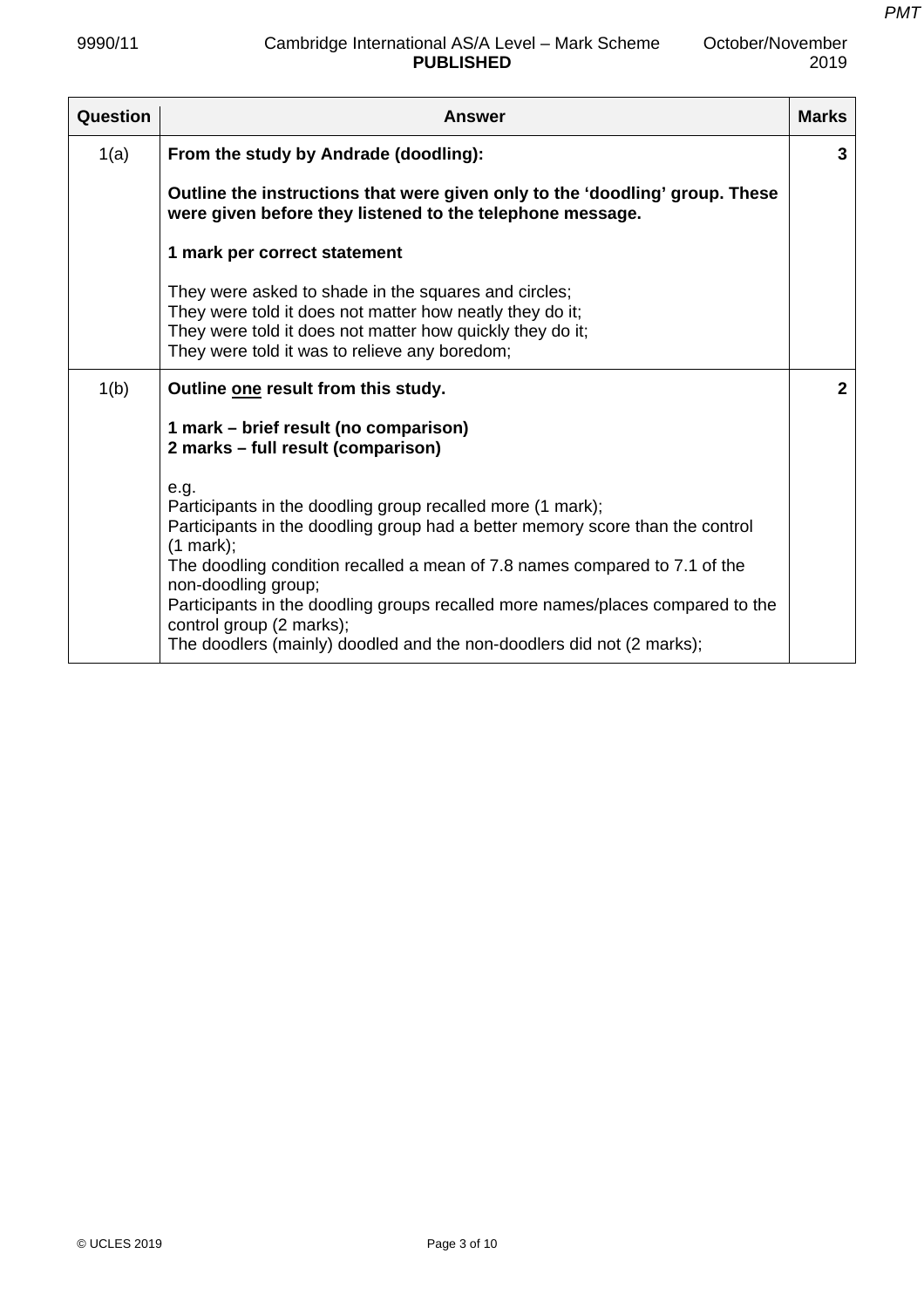| Question | <b>Answer</b>                                                                                                                                                                                                                                                                                                                                                                                                                                                  | <b>Marks</b>   |
|----------|----------------------------------------------------------------------------------------------------------------------------------------------------------------------------------------------------------------------------------------------------------------------------------------------------------------------------------------------------------------------------------------------------------------------------------------------------------------|----------------|
| 2(a)     | From the study by Bandura et al. (aggression):                                                                                                                                                                                                                                                                                                                                                                                                                 | $\mathbf{2}$   |
|          | Outline one aim of this study.                                                                                                                                                                                                                                                                                                                                                                                                                                 |                |
|          | 1 mark – brief aim<br>2 marks - detailed aim                                                                                                                                                                                                                                                                                                                                                                                                                   |                |
|          | e.g.<br>To investigate how children learn aggression (1 mark);<br>To see if aggression was nature or nurture (1 mark);<br>To investigate whether children imitate the aggressive behaviour of an<br>aggressive model (2 marks);<br>To investigate whether children are more likely to imitate the behaviour of a<br>same-sex model (2 marks);<br>To investigate whether children would imitate aggression of a model in the<br>absence of the model (2 marks); |                |
| 2(b)     | One of the response categories was 'imitation of physical aggression'.                                                                                                                                                                                                                                                                                                                                                                                         | $\overline{3}$ |
|          | Identify three examples of 'imitation of physical aggression' from this<br>study.                                                                                                                                                                                                                                                                                                                                                                              |                |
|          | 1 mark per example                                                                                                                                                                                                                                                                                                                                                                                                                                             |                |
|          | Hitting Bobo with a mallet;<br>Sitting on the Bobo doll and punching the Bobo doll (on the nose);<br>Kicking the Bobo doll;<br>Tossing the Bobo doll into the air;                                                                                                                                                                                                                                                                                             |                |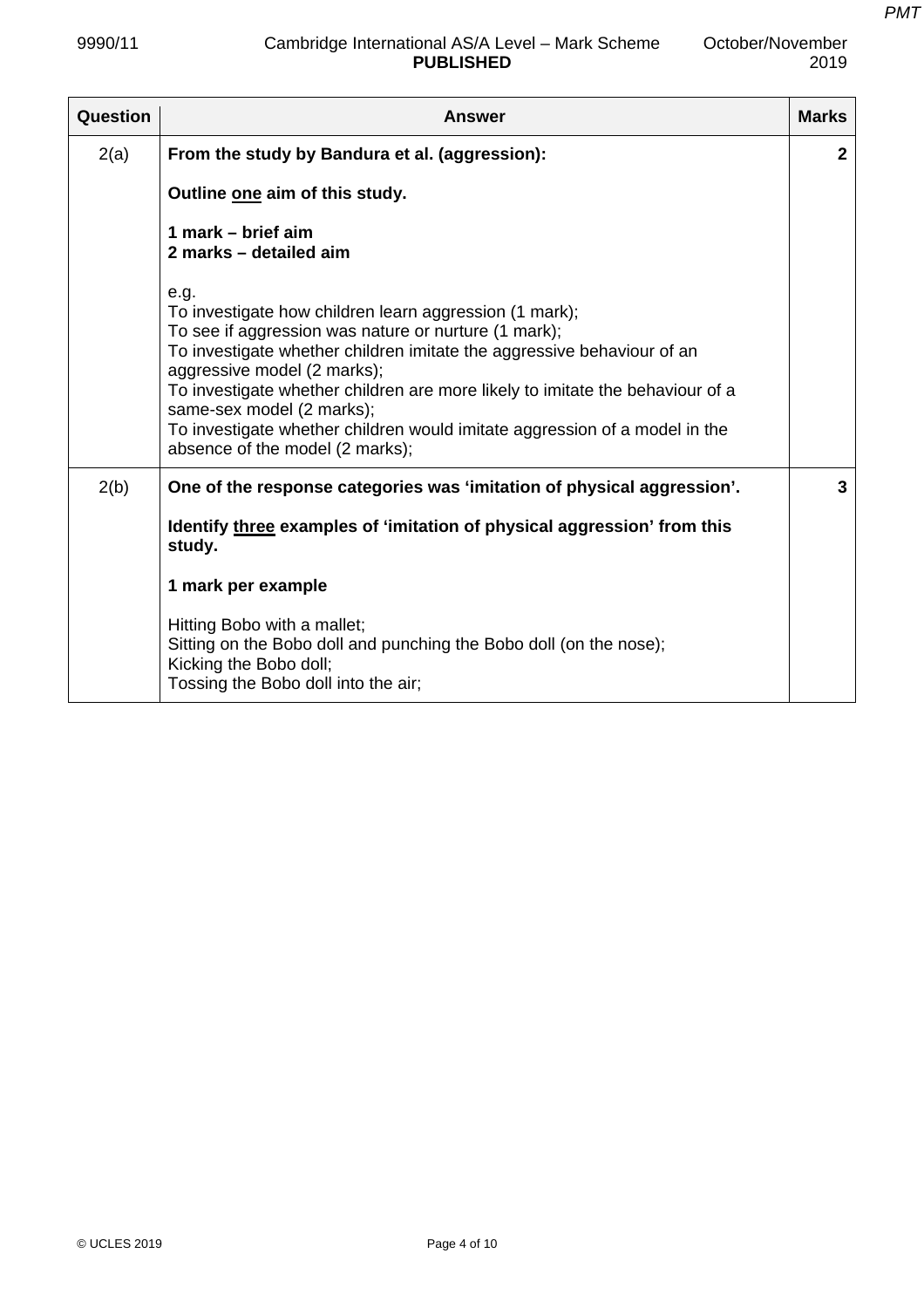October/November

| <b>Question</b> | <b>Answer</b>                                                                                                                                                                                                                                                                                                                                                                                                                                                                                      | <b>Marks</b> |
|-----------------|----------------------------------------------------------------------------------------------------------------------------------------------------------------------------------------------------------------------------------------------------------------------------------------------------------------------------------------------------------------------------------------------------------------------------------------------------------------------------------------------------|--------------|
| 3(a)            | From the study by Canli et al. (brain scans and emotions):                                                                                                                                                                                                                                                                                                                                                                                                                                         | $\mathbf{2}$ |
|                 | Explain why the study is from the biological approach.                                                                                                                                                                                                                                                                                                                                                                                                                                             |              |
|                 | 1 mark – brief answer<br>2 marks - clear explanation or linked to a general assumption                                                                                                                                                                                                                                                                                                                                                                                                             |              |
|                 | e.g.<br>The study was interested in the role of the brain in behaviour and this is<br>biological (1 mark);<br>The study was investigating the role of the amygdala in memories (1st mark);<br>The biological approach is interested in the role of the brain in our<br>behaviour/experiences (2nd mark);<br>They were testing the role of the amygdala in memory (1 mark) and this is part of<br>the brain which is biology/neurology (1 mark);                                                    |              |
| 3(b)            | Explain one weakness of using brain scans in this study.                                                                                                                                                                                                                                                                                                                                                                                                                                           | $\mathbf{2}$ |
|                 | 1 mark – brief answer or answer not linked to study<br>2 marks - detailed answer linked to study                                                                                                                                                                                                                                                                                                                                                                                                   |              |
|                 | e.g.<br>People may act differently when having a scan compared to real life (1 mark);<br>People may act differently when having a scan compared to real life so the<br>emotional intensity scores may have been different in a real-life situation rather<br>than on a screen (2 marks);<br>People may feel stressed/anxious whilst having a brain scan (1st mark) and this<br>could have affected how they rated the emotional intensity of each picture/scene<br>(reducing validity) (2nd mark); |              |
| 4(a)            | In the study by Dement and Kleitman (sleep and dreams), the procedure<br>that the researchers first used to measure participants' estimations of REM<br>sleep duration was unsuccessful and had to be revised.                                                                                                                                                                                                                                                                                     | $\mathbf{2}$ |
|                 | Describe how the researchers first attempted to measure participants'<br>estimations of REM sleep duration.                                                                                                                                                                                                                                                                                                                                                                                        |              |
|                 | 1 mark per correct point                                                                                                                                                                                                                                                                                                                                                                                                                                                                           |              |
|                 | Participants were woken at different increments of time (in REM);<br>They were then asked to estimate the time they had been dreaming;<br>To the nearest minute;<br>So, they were not given a fixed choice;                                                                                                                                                                                                                                                                                        |              |
| 4(b)            | Describe the revised procedure used to measure participants' estimations<br>of REM sleep duration.                                                                                                                                                                                                                                                                                                                                                                                                 | $\mathbf{2}$ |
|                 | 1 mark per correct point                                                                                                                                                                                                                                                                                                                                                                                                                                                                           |              |
|                 | Participants were woke at either 5 or 15 minutes after the onset of REM;<br>They were then asked to choose if they had been dreaming for 5 or 15 minutes;                                                                                                                                                                                                                                                                                                                                          |              |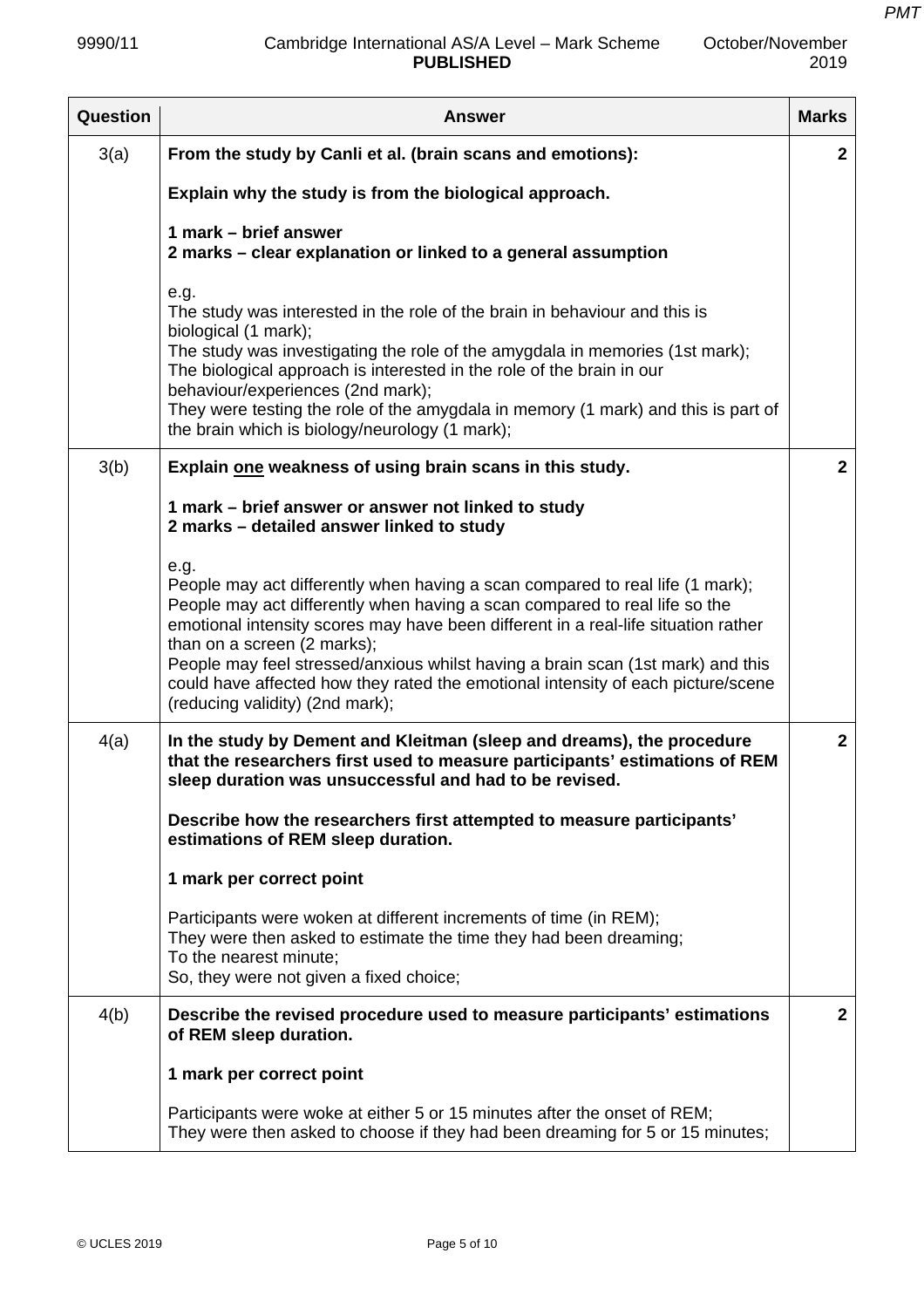| <b>Question</b> | <b>Answer</b>                                                                                                                                                                                                        | <b>Marks</b> |
|-----------------|----------------------------------------------------------------------------------------------------------------------------------------------------------------------------------------------------------------------|--------------|
| 5(a)            | From the study by Piliavin et al. (subway Samaritans):                                                                                                                                                               | $\mathbf{2}$ |
|                 | Outline what the model was supposed to do in the 'Adjacent area - late'<br>condition.                                                                                                                                |              |
|                 | 1 mark per correct statement                                                                                                                                                                                         |              |
|                 | Model stood in (the middle of) adjacent car;<br>Waited until passing the sixth station/waited for approximately 150s;<br>Then began to help the victim;                                                              |              |
| 5(b)            | Describe one methodological strength of this study.                                                                                                                                                                  | $\mathbf{2}$ |
|                 | 1 mark – identifying strength<br>1 mark – linking it to the study                                                                                                                                                    |              |
|                 | e.g.<br>The study has ecological validity (1 mark);<br>This is because the setting was a real-life subway carriage (1 mark);                                                                                         |              |
|                 | The study has mundane realism (1 mark);<br>This is because the 'task' of seeing a person collapse does happen in the real<br>world (1 mark);                                                                         |              |
|                 | The procedure was standardised (1 mark);<br>The models only helped out after a set time (e.g. 70s) so the study could be<br>replicated/tested for reliability (1 mark);                                              |              |
| 6               | Describe the psychology being investigated in the study by Yamamoto<br>et al. (chimpanzee helping).                                                                                                                  | 4            |
|                 | 1 mark for each correct statement                                                                                                                                                                                    |              |
|                 | Examples from the study by Yamamoto et al. can gain credit (1 mark maximum)                                                                                                                                          |              |
|                 | e.g.<br>Altruism was investigated which is helping another chimpanzee without any<br>benefit to themselves;                                                                                                          |              |
|                 | For example, one chimp gave another chimp a straw to drink the juice even<br>though the chimp giving the straw never got the juice;<br>The study was about prosocial behaviour which is about helping others who may |              |
|                 | need it;<br>Empathy was looked into which is understanding the emotional state of another<br>organism (by imagining themselves in 'their shoes');                                                                    |              |
|                 | Looked into targeting helping which is the ability to help someone else in a<br>situation;                                                                                                                           |              |
|                 | Looked at targeting helping and seeing if organisms would use altruism to<br>help/help without expecting a reward;                                                                                                   |              |
|                 | Can an organism comprehend the specific needs of another organism?                                                                                                                                                   |              |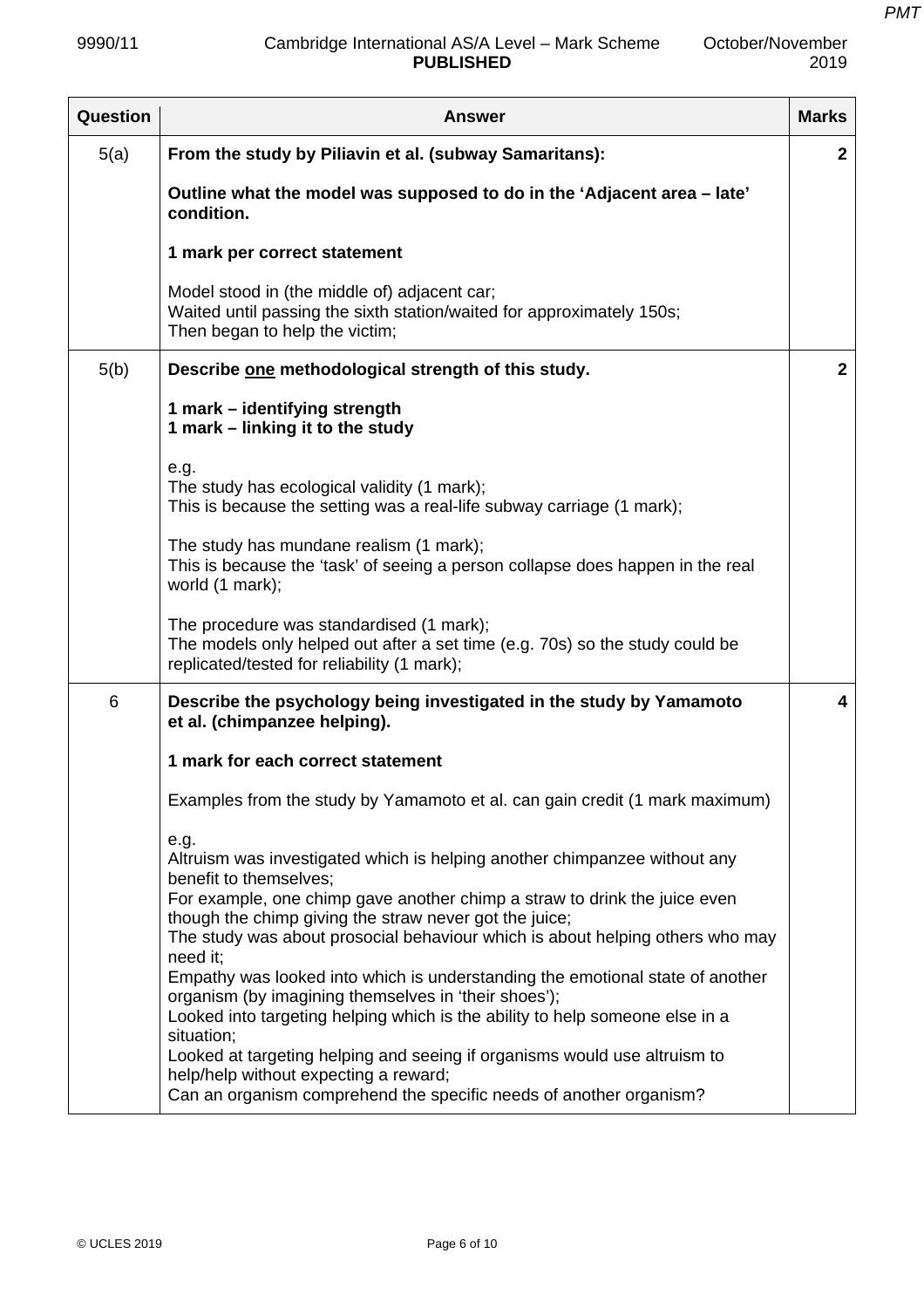October/November

| Question | Answer                                                                                                                                                                                                                                                                                                                                                                                                                                                                                                   | <b>Marks</b>   |
|----------|----------------------------------------------------------------------------------------------------------------------------------------------------------------------------------------------------------------------------------------------------------------------------------------------------------------------------------------------------------------------------------------------------------------------------------------------------------------------------------------------------------|----------------|
| 7(a)     | From the study by Pepperberg (parrot learning):                                                                                                                                                                                                                                                                                                                                                                                                                                                          | $\mathbf{2}$   |
|          | Identify two colours that Alex the parrot could already name before this<br>study began.                                                                                                                                                                                                                                                                                                                                                                                                                 |                |
|          | 1 mark per correct answer                                                                                                                                                                                                                                                                                                                                                                                                                                                                                |                |
|          | Rose/red;<br>Grey;<br>Green;<br>Blue;<br>Yellow;                                                                                                                                                                                                                                                                                                                                                                                                                                                         |                |
| 7(b)     | Outline one result from the 'Transfer Tests with Novel Objects'. You must<br>use data in your answer.                                                                                                                                                                                                                                                                                                                                                                                                    | 2 <sup>1</sup> |
|          | 1 mark for the result<br>1 mark for correct use of data                                                                                                                                                                                                                                                                                                                                                                                                                                                  |                |
|          | e.g.<br>Alex's score was above chance of 1/3 (1 mark);<br>Alex's score was 85% correct on all trials (2 marks);<br>Alex's score was 82.3% on first-trial performance (2 marks);                                                                                                                                                                                                                                                                                                                          |                |
| 7(c)     | Suggest one real life application of this study.                                                                                                                                                                                                                                                                                                                                                                                                                                                         | 2 <sup>1</sup> |
|          | 1 mark for brief application but linked to study or plausible application<br>outlined but not explained/only has the what or how;<br>2 marks for application that clearly shows who would benefit/linked to<br>study/how it would be done/has the what and how.                                                                                                                                                                                                                                          |                |
|          | e.g.<br>Be useful to see if other species can learn abstract concepts using the same<br>procedure, e.g. assistance animals (1 mark);<br>The technique could be useful in helping children who are having difficulty<br>learning abstract concepts;<br>By using the model/rival technique, the child can learn the concepts through<br>rewards/engaging with the model/rival (2 marks);<br>Use the model-rival technique to teach children behaviours/train animals to<br>perform certain tasks (1 mark); |                |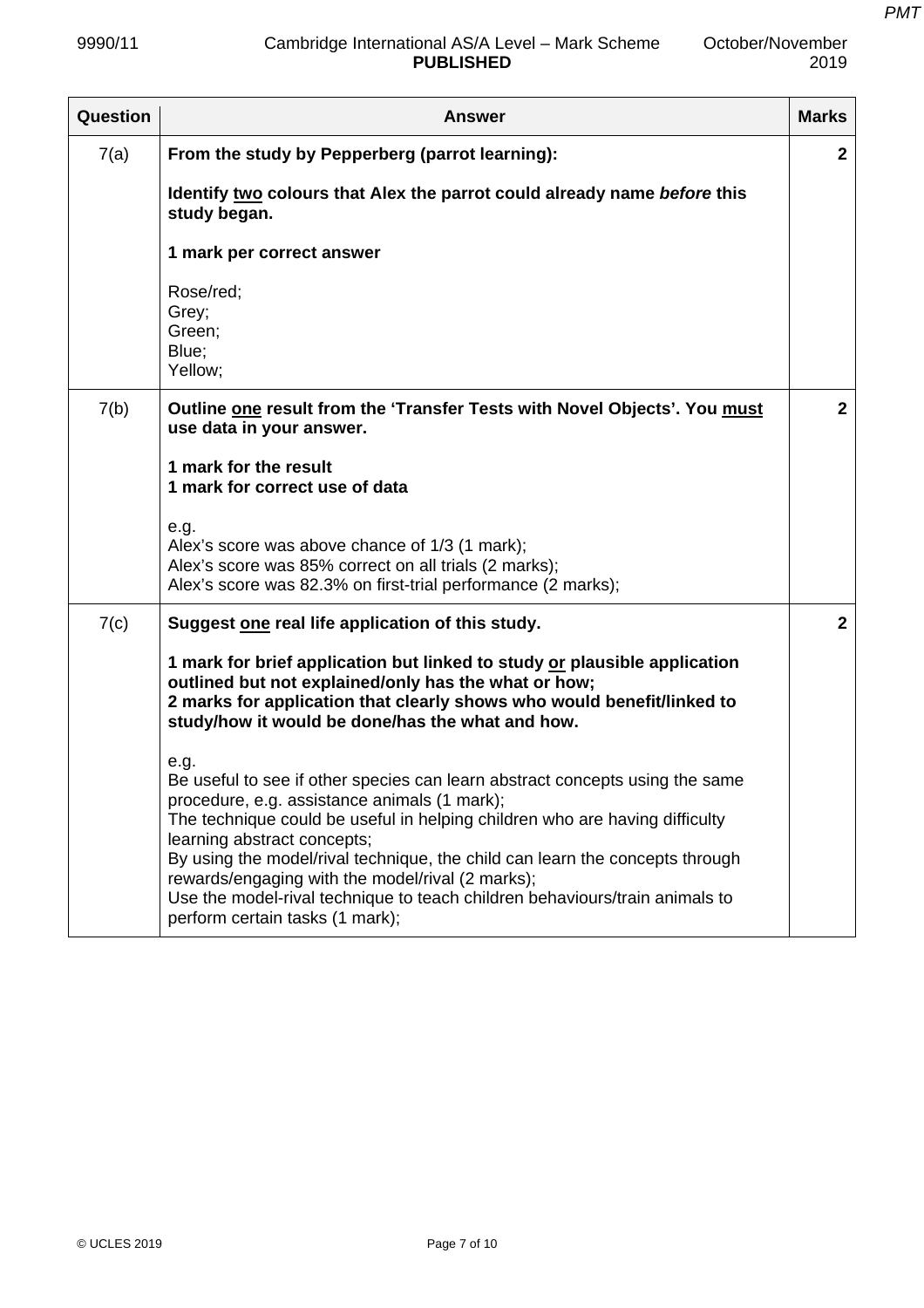*PMT*

| Question | <b>Answer</b>                                                                                                                                                                                                                                                                                                                                                     | <b>Marks</b> |
|----------|-------------------------------------------------------------------------------------------------------------------------------------------------------------------------------------------------------------------------------------------------------------------------------------------------------------------------------------------------------------------|--------------|
| 8        | Two friends, Javier and Lorena, are discussing the ethics of the study by<br>Saavedra and Silverman (button phobia). Javier thinks the study is ethical<br>but Lorena thinks it is unethical.                                                                                                                                                                     | 6            |
|          | Explain one reason why Javier is correct and one reason why Lorena is<br>correct, using evidence from this study.                                                                                                                                                                                                                                                 |              |
|          | 3 marks for the answer for Javier<br>3 marks for the answer for Lorena                                                                                                                                                                                                                                                                                            |              |
|          | e.g. Javier<br>The study did gain informed consent (1 mark). This was taken from the boy and<br>his mother before the therapy started (1 mark). Therefore, both the boy and<br>mother knew exactly what the therapy was going to entail (1 mark); the<br>boy/mother agreed to wanting to take part in the study/having results published<br>(alternative 1 mark). |              |
|          | Also, they started the therapy with his least distressing scenario (1 mark). The<br>mother used positive reinforcement during the therapy so the boy would not get<br>too distressed (1 mark) Therefore, the boy was protected from any harm<br>throughout the therapy (1 mark).                                                                                  |              |
|          | e.g. Lorena<br>The study could have easily caused psychological stress (1 mark). The boy was<br>having to confront his button phobia throughout the therapy (1 mark). He also<br>had to discuss potential causes/effects of the phobia (e.g. buttons falling on him<br>in art class) which would be stressful (1 mark).                                           |              |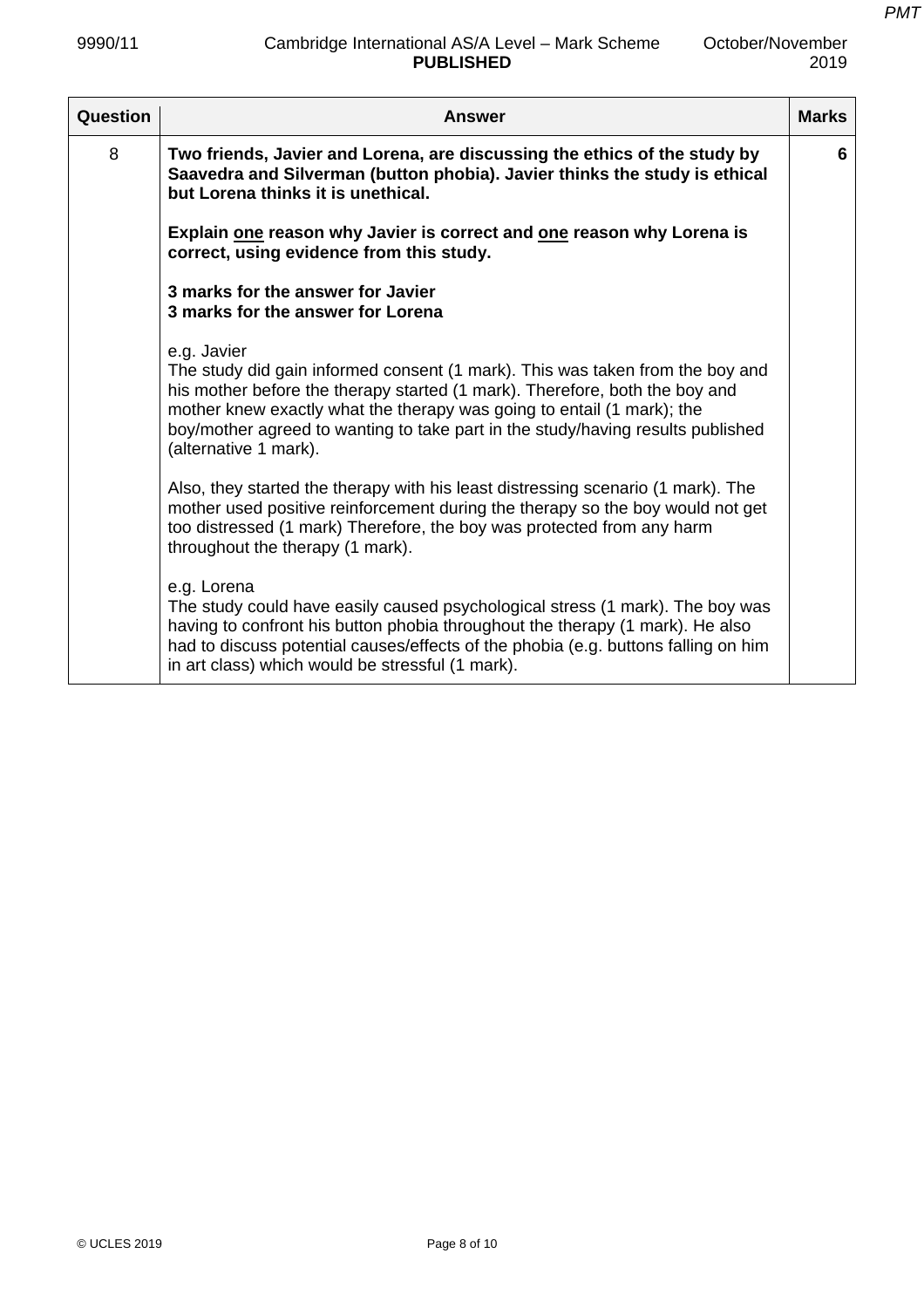| Question |                                                                                                                           | <b>Answer</b>                                                                                                                                                                               |                | <b>Marks</b> |  |
|----------|---------------------------------------------------------------------------------------------------------------------------|---------------------------------------------------------------------------------------------------------------------------------------------------------------------------------------------|----------------|--------------|--|
| 9(a)     | Describe two independent variables from the study by Schachter and<br>Singer (two factors in emotion).                    |                                                                                                                                                                                             |                |              |  |
|          |                                                                                                                           | 1 mark for identifying an IV, x2<br>1 mark for operationalising the IV, x2                                                                                                                  |                |              |  |
|          |                                                                                                                           | The emotional situation (1 mark); anger or euphoria (1 mark);<br>The injection information (1 mark); misinformed/informed/ignorant/placebo<br>(1 mark for any two of these);                |                |              |  |
| 9(b)     | emotions).                                                                                                                | Explain two differences between the study by Schachter and Singer (two<br>factors in emotion) and the study by Canli et al. (brain scans and                                                |                | 8            |  |
|          | e.g. 4 marks                                                                                                              | They used different sexes as participants. Schachter and Singer used 184 male<br>students from the University of Minnesota whereas Canli only used 10 females<br>who were all right-handed. |                |              |  |
|          | e.g. 3 marks                                                                                                              | They used different sexes as participants. Schachter and Singer used (184) male<br>students from the University of Minnesota whereas Canli only used females.                               |                |              |  |
|          | e.g. 2 marks<br>They used different sexes as participants. Schachter and Singer used males<br>whereas Canli used females. |                                                                                                                                                                                             |                |              |  |
|          | e.g. 1 mark                                                                                                               | They used different sexes as participants.                                                                                                                                                  |                |              |  |
|          | Level                                                                                                                     | Criteria for each result                                                                                                                                                                    | <b>Marks</b>   |              |  |
|          | 4                                                                                                                         | The difference is well explained using both studies as<br>examples.                                                                                                                         | 4              |              |  |
|          | 3                                                                                                                         | The difference is well explained but only one study is used as<br>an example OR both studies used briefly.                                                                                  | 3              |              |  |
|          | 2                                                                                                                         | The difference is brief with an attempt at using at least one<br>study as an example OR<br>The difference is well explained but there is no study<br>evidence.                              | $\overline{2}$ |              |  |
|          | 1                                                                                                                         | The difference is brief with no attempt at using studies as<br>examples.                                                                                                                    | 1              |              |  |
|          | 0                                                                                                                         | No creditworthy material.                                                                                                                                                                   | 0              |              |  |